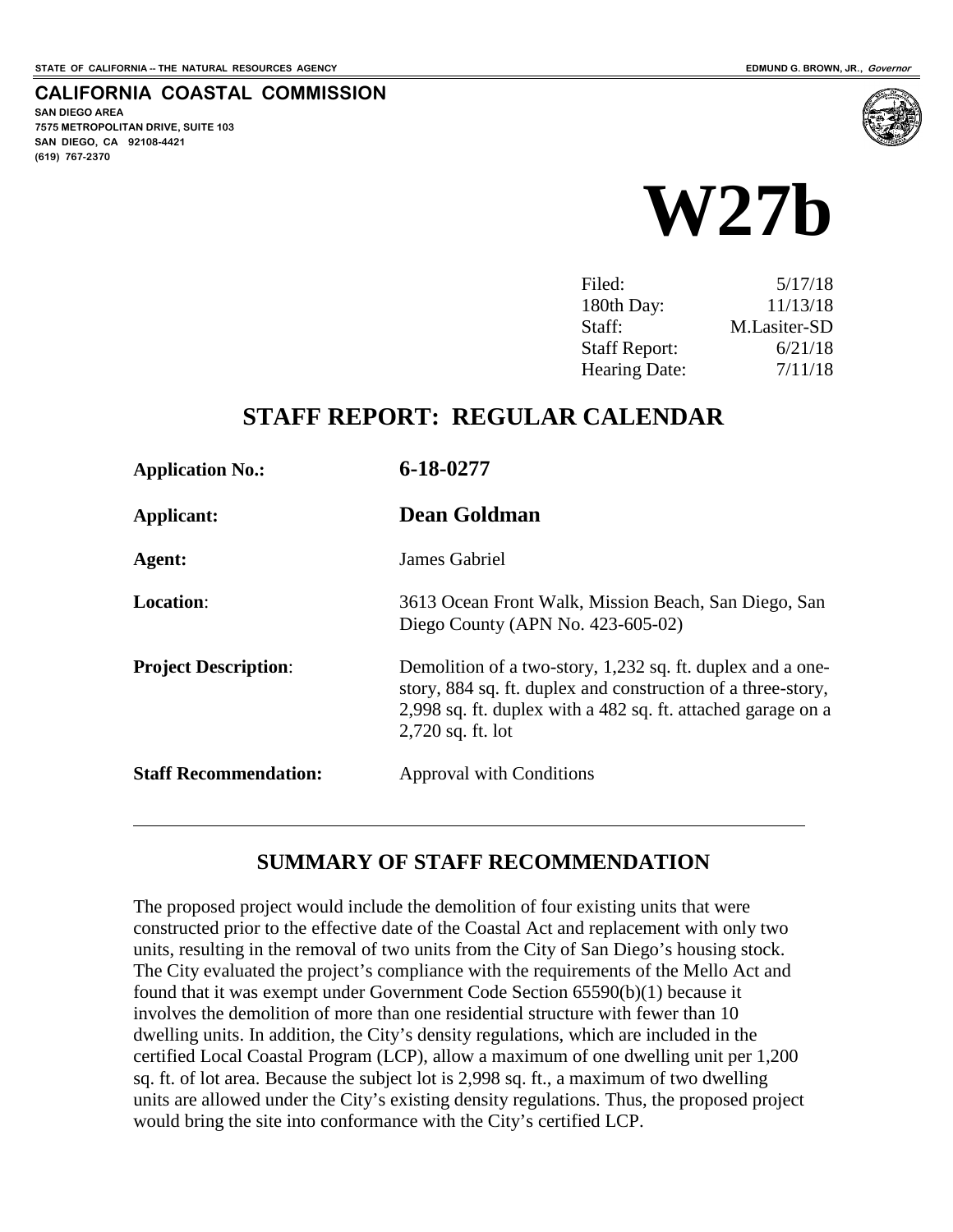Although the City has a certified LCP for the Mission Beach community, the subject site is located in an area where the Commission retains permit jurisdiction. As such, Chapter 3 of the Coastal Act is the standard of review, with the City's LCP used as guidance.

The project site is located directly adjacent to Ocean Front Walk, a public boardwalk on the beach. The primary issues raised by this project relate to the protection of public views and public access. While the proposed project will not block any public views to the beach or along the shoreline, visual resources could be impacted if the required view corridors were blocked by landscaping as it grows in the future. In addition, the presence of construction workers and equipment in such a densely populated, popular beach area could impact public access by occupying public parking spaces for storage or blocking public right-of-ways to and along the beach, especially during the summer months when beach use is at its peak.

To address these potential adverse impacts, Commission staff is recommending several special conditions. **Special Condition 1** requires submittal of final site construction and landscaping plans that identify that all gates and fences in the side yards will be 75% open to the light and that limit landscaping to a height of 3 feet with the exception of two canopy trees in the side yards consistent with the certified LCP. **Special Condition 2** prohibits development activity during the busy summer months from Memorial Day Weekend to Labor Day in order to remove the potential of development activity impeding coastal access. **Special Condition 3** requires the property owner to submit a written agreement that acknowledges and accepts the construction timing limitations. **Special Condition 4** requires the applicant to record a deed restriction against the property that imposes the conditions of the permit for the purpose of providing notice to future property owners. Therefore, as conditioned, the project will be consistent with the public access and visual resource protection policies of Chapter 3 of the Coastal Act, and no impacts to coastal resources are anticipated.

Commission staff recommends **approval** of coastal development permit application 6- 18-0277 as conditioned.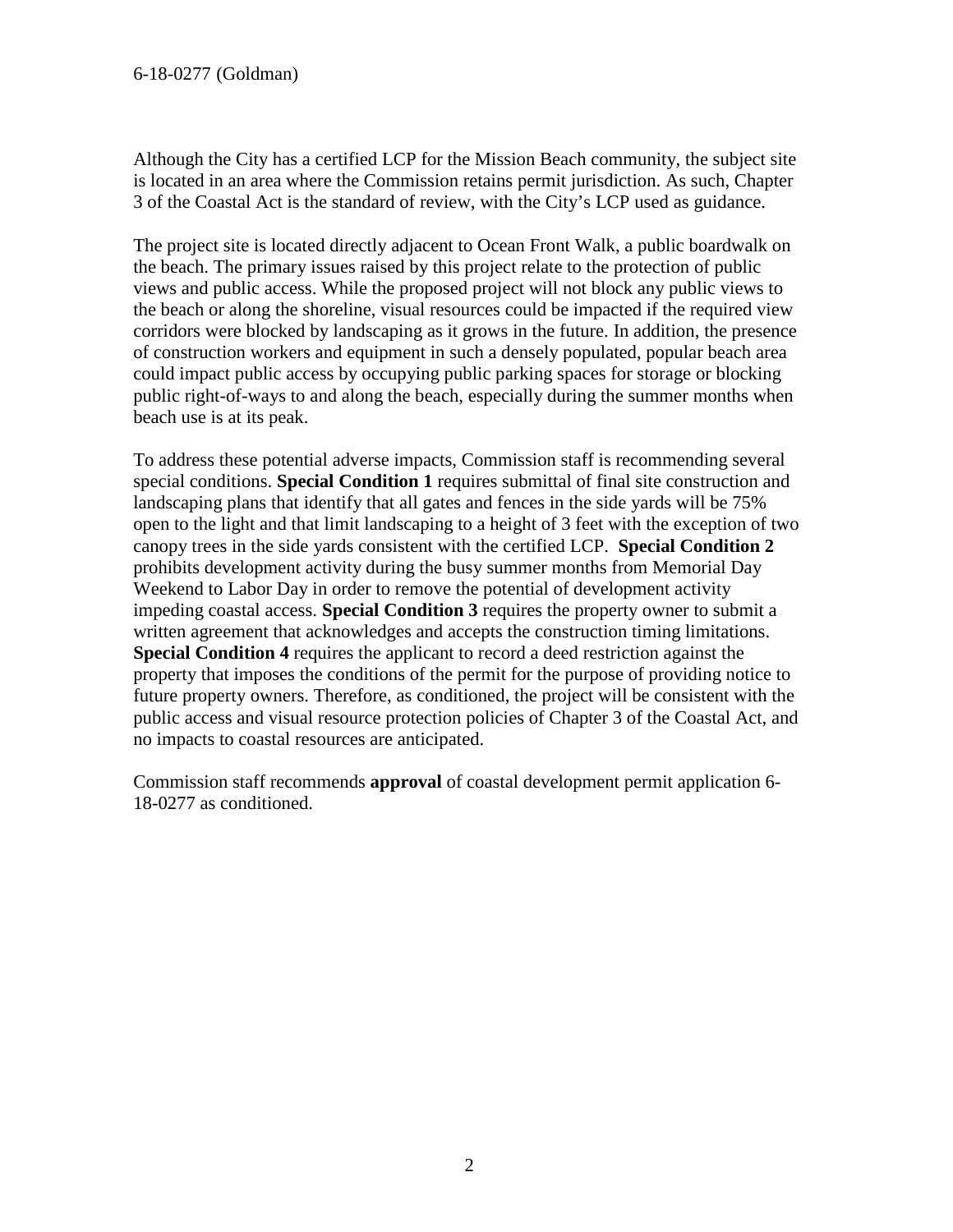## **TABLE OF CONTENTS**

| $A_{1}$       |  |
|---------------|--|
|               |  |
| $\mathcal{C}$ |  |
| D.            |  |
| Е.            |  |
| $F_{\cdot}$   |  |
|               |  |

#### **EXHIBITS**

Exhibit 1 - Vicinity Map Exhibit 2 – Aerial Photo<br>Exhibit 3 – Site Plan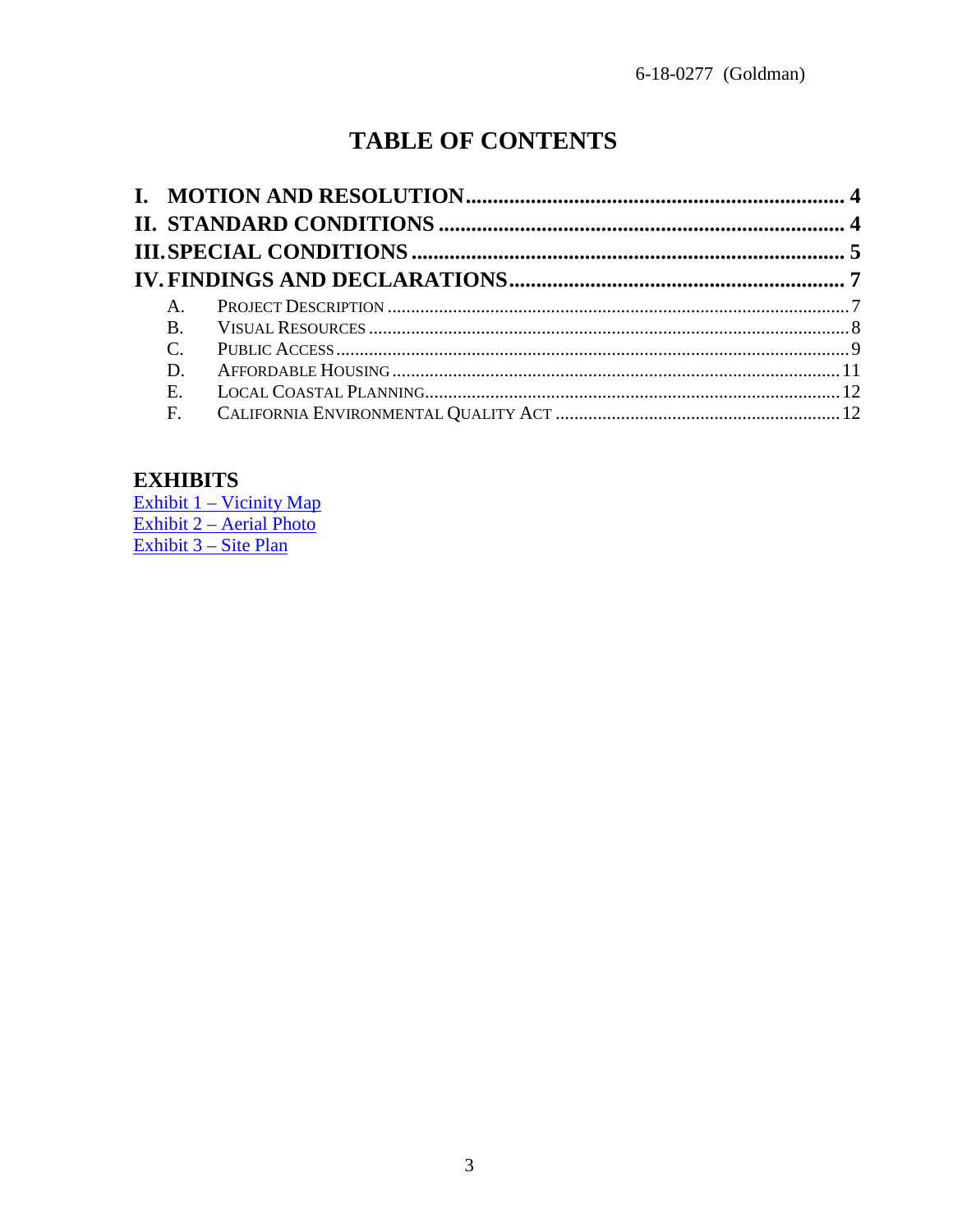#### <span id="page-3-0"></span>**I. MOTION AND RESOLUTION**

#### **Motion:**

*I move that the Commission approve Coastal Development Permit Application No. 6-18-0277 subject to the conditions set forth in the staff recommendation.* 

Staff recommends a **YES** vote on the foregoing motion. Passage of this motion will result in conditional approval of the permit and adoption of the following resolution and findings. The motion passes only by affirmative vote of a majority of the Commissioners present.

#### **Resolution:**

*The Commission hereby approves coastal development permit 6-18-0277 and adopts the findings set forth below on grounds that the development as conditioned will be in conformity with the policies of Chapter 3 of the Coastal Act and will not prejudice the ability of the local government having jurisdiction over the area to prepare a Local Coastal Program conforming to the provisions of Chapter 3. Approval of the permit complies with the California Environmental Quality Act because either 1) feasible mitigation measures and/or alternatives have been incorporated to substantially lessen any significant adverse effects of the development on the environment, or 2) there are no further feasible mitigation measures or alternatives that would substantially lessen any significant adverse impacts of the development on the environment.* 

#### <span id="page-3-1"></span>**II. STANDARD CONDITIONS**

This permit is granted subject to the following standard conditions:

- 1. **Notice of Receipt and Acknowledgment**. The permit is not valid and development shall not commence until a copy of the permit, signed by the permittee or authorized agent, acknowledging receipt of the permit and acceptance of the terms and conditions, is returned to the Commission office.
- 2. **Expiration.** If development has not commenced, the permit will expire two years from the date on which the Commission voted on the application. Development shall be pursued in a diligent manner and completed in a reasonable period of time. Application for extension of the permit must be made prior to the expiration date.
- 3. **Interpretation.** Any questions of intent of interpretation of any condition will be resolved by the Executive Director or the Commission.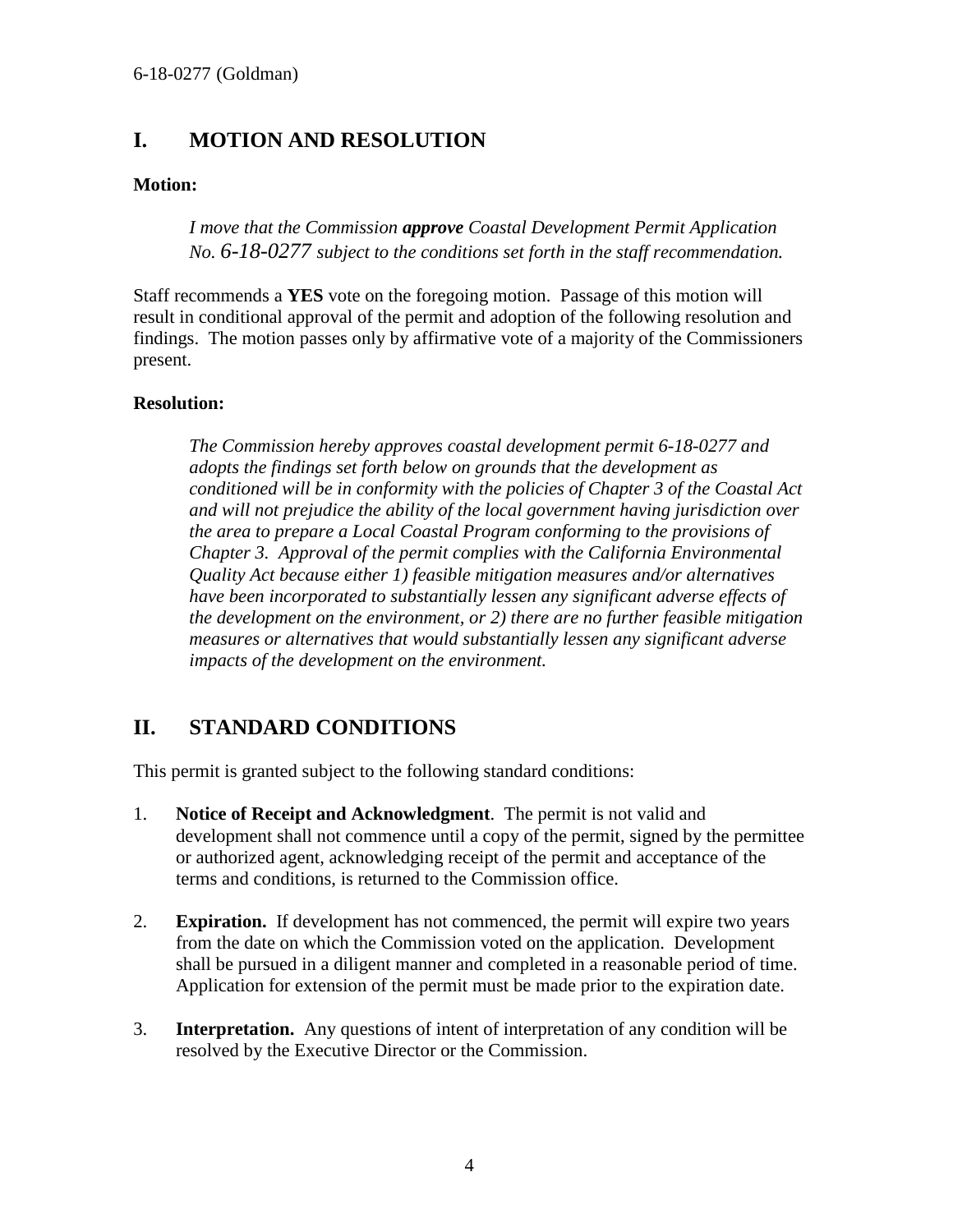- 4. **Assignment.** The permit may be assigned to any qualified person, provided assignee files with the Commission an affidavit accepting all terms and conditions of the permit.
- 5. **Terms and Conditions Run with the Land.** These terms and conditions shall be perpetual, and it is the intention of the Commission and the permittee to bind all future owners and possessors of the subject property to the terms and conditions.

#### <span id="page-4-0"></span>**III. SPECIAL CONDITIONS**

This permit is granted subject to the following special conditions:

#### 1. **Submittal of Final Plans**

**PRIOR TO ISSUANCE OF THE COASTAL DEVELOPMENT PERMIT**, the applicant shall submit, for the review and written approval of the Executive Director a full-size set of the following final plans:

- (a) Final Project Plans that substantially conform with the plans submitted to the Commission, titled "Ocean Front Walk Apartments" dated 6/12/2017 and received at the San Diego Commission Office on 4/12/2018.
- (b) Final Landscape/Yard Area Plans that substantially conform with the plans submitted to the Commission, titled "Ocean Front Walk Apartments" dated 6/12/2017 and received at the San Diego Commission Office on 6/14/2018, and shall include the following:
	- i. A view corridor, 10 feet wide, shall be preserved in the west yard area adjacent to Ocean Front Walk. All proposed landscaping in the west yard area shall be maintained at a height of three feet or lower (including raised planters) to preserve the views along Ocean Front Walk.
	- ii. All proposed landscaping in the northern and southern side yard areas shall be maintained at a height of three feet or lower (including raised planters) to preserve views toward the ocean from Strandway, with the following exception:
		- A. A maximum of two canopy trees are allowed, providing the trees reach a maximum height of 24 ft. at maturity and are maintained as such so that the branches do not hang below a height of 8 ft.
	- iii. All landscaping shall be drought tolerant, native or non-invasive plant species. All landscape materials within the identified view corridors shall be species with a growth potential not to exceed three feet at maturity. No plant species listed as problematic and/or invasive by the California Native Plant Society, the California Exotic Pest Plant Council, or identified from time to time by the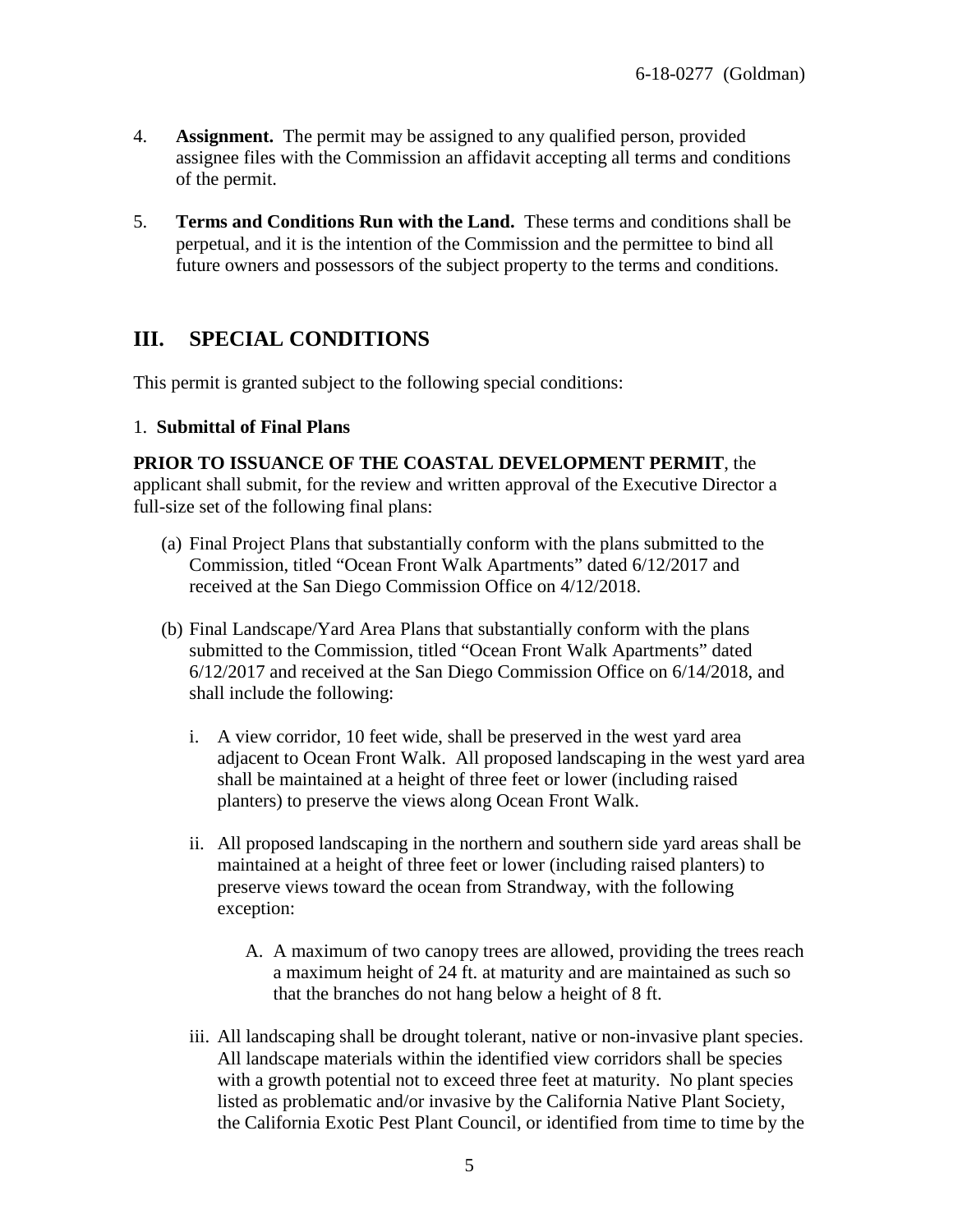State of California shall be employed or allowed to naturalize or persist on the site. No plant species listed as "noxious weed" by the State of California or the U.S. Federal Government shall be utilized within the property. If using potable water for irrigation, the project shall use water-conserving emitters (e.g. microspray) and drip irrigation. Use of weather-based irrigation controllers and reclaimed water for irrigation is encouraged.

- iv. Any fencing and walls, including glass walls, trellis walls, and retaining walls, in the western yard setback areas along Ocean Front Walk shall not exceed a height of three feet above the existing grade or proposed grade, whichever is lower.
- v. Any fencing and walls, including glass walls, trellis walls, and retaining walls, in the southern and northern yard setback areas shall not exceed a height of six feet above the existing grade or proposed grade, whichever is lower, and shall have at least 75% of the surface area open to light.
- vi. A written commitment by the applicant that five years from the date of the issuance of the coastal development permit for the residential structure, the applicant will submit for the review and written approval of the Executive Director a landscaping monitoring report, prepared by a licensed Landscape Architect or qualified resource specialist, that certifies whether the on-site landscaping is in conformance with the landscape plan approved pursuant to this special condition. The monitoring report shall include photographic documentation of plant species and plant coverage.

If the landscape monitoring report indicates the landscaping is not in conformance with or has failed to meet the performance standards specified in the landscaping plan approved pursuant to this permit, the Permittee, or successor in interest, shall submit a revised or supplemental landscape plan for the review and written approval of the Executive Director. The revised landscaping plan must be prepared by a licensed Landscape Architect or qualified resource specialist and shall specify measures to remediate those portions of the approved landscaping plan that have failed or are not in conformance with the original approved plan.

The permittee shall undertake development in conformance with the approved final plans unless the Commission amends this permit or the Executive Director determines that no amendment is legally required for any proposed minor deviations.

2. **Timing of Development.** No construction shall take place for the project from Memorial Day Weekend to Labor Day of any year. Access corridors and staging areas shall be located in a manner that has the least impact on public access via the maintenance of existing public parking areas and traffic flow on coastal access routes (e.g., no street closures or use of public parking as staging areas).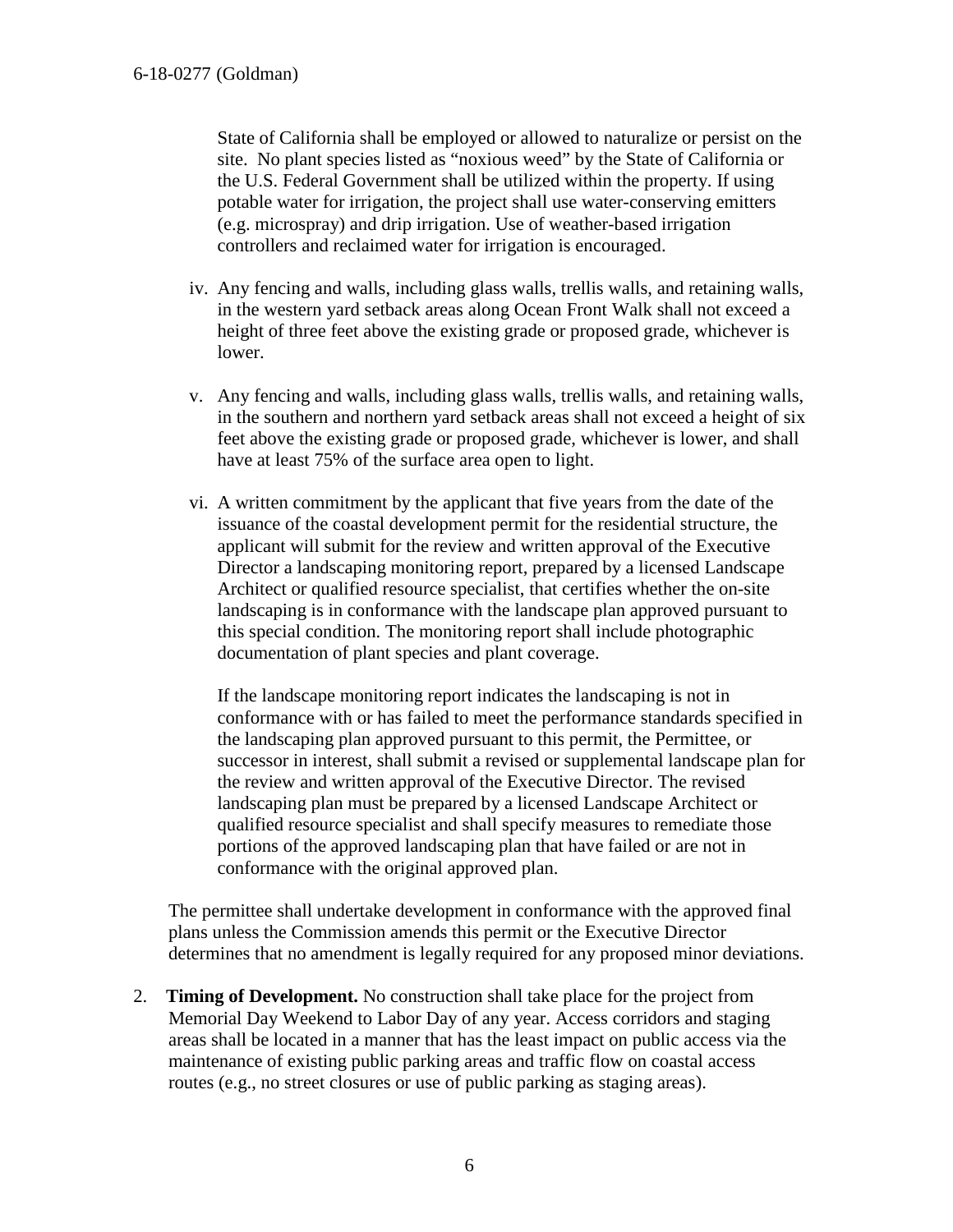- 3. **Written Agreement. PRIOR TO ISSUANCE OF THE COASTAL DEVELOPMENT PERMIT**, the property owner shall submit a written agreement, in a form and content acceptable to the Executive Director, that acknowledges and accepts the timing of development approved pursuant to Special Condition No. 2, and provide a weekly construction schedule to confirm that no construction will occur from Memorial Day Weekend to Labor Day.
- 4. **Deed Restriction. PRIOR TO THE ISSUANCE OF THE COASTAL DEVELOPMENT PERMIT**, the applicant shall submit to the Executive Director for review and written approval documentation demonstrating that the applicant has executed and recorded against the parcel(s) governed by this permit a deed restriction, in a form and content acceptable to the Executive Director: (1) indicating that, pursuant to this permit, the California Coastal Commission has authorized development on the subject property subject to the terms and conditions that restrict the use and enjoyment of that property, and (2) imposing the special conditions of this permit as covenants, conditions, and restrictions on the use and enjoyment of the property. The deed restriction shall include a legal description of the entire parcel or parcels governed by this permit. The deed restriction shall also indicate that, in the event of an extinguishment or termination of the deed restriction for any reason, the terms and conditions of this permit shall continue to restrict the use and enjoyment of the subject property so long as either this permit or the development it authorizes, or any part, modification, or amendment thereof, remains in existence or with respect to the subject property.

### <span id="page-6-0"></span>**IV. FINDINGS AND DECLARATIONS**

#### <span id="page-6-1"></span>**A. PROJECT DESCRIPTION**

The proposed project is the demolition of two existing pre-Coastal Act structures, including a two-story, 1,232 sq. ft. duplex and a one-story, 884 sq. ft. duplex, and the construction of a three-story, 2,998 sq. ft. duplex with a 482 sq. ft. attached garage on a 2,720 sq. ft. lot at 3613 Ocean Front Walk in the Mission Beach community of the City of San Diego [\(Exhibit 1\)](https://documents.coastal.ca.gov/reports/2018/7/w27b/w27b-7-2018-exhibits.pdf). The project site is located on the east side of Ocean Front Walk, a public boardwalk on the beach [\(Exhibit 2\)](https://documents.coastal.ca.gov/reports/2018/7/w27b/w27b-7-2018-exhibits.pdf) and is within an existing residential area zoned R-S. The proposed development is similar in size and scale to the surround residential development to the north and south.

Since the existing structures were built in 1927, they are subject to the City of San Diego's review for historical significance. Section 143.0212 of the City's Land Development Code provides that the City shall determine the need for a site-specific survey for the purposes of obtaining a construction permit or development permit for development for any parcel containing a structure that is 45 or more years old. In this particular case, the structures are approximately 91 years old, but the City's Development Services did not find the structures to be eligible for historical designation and there is no evidence that the structures have historic value.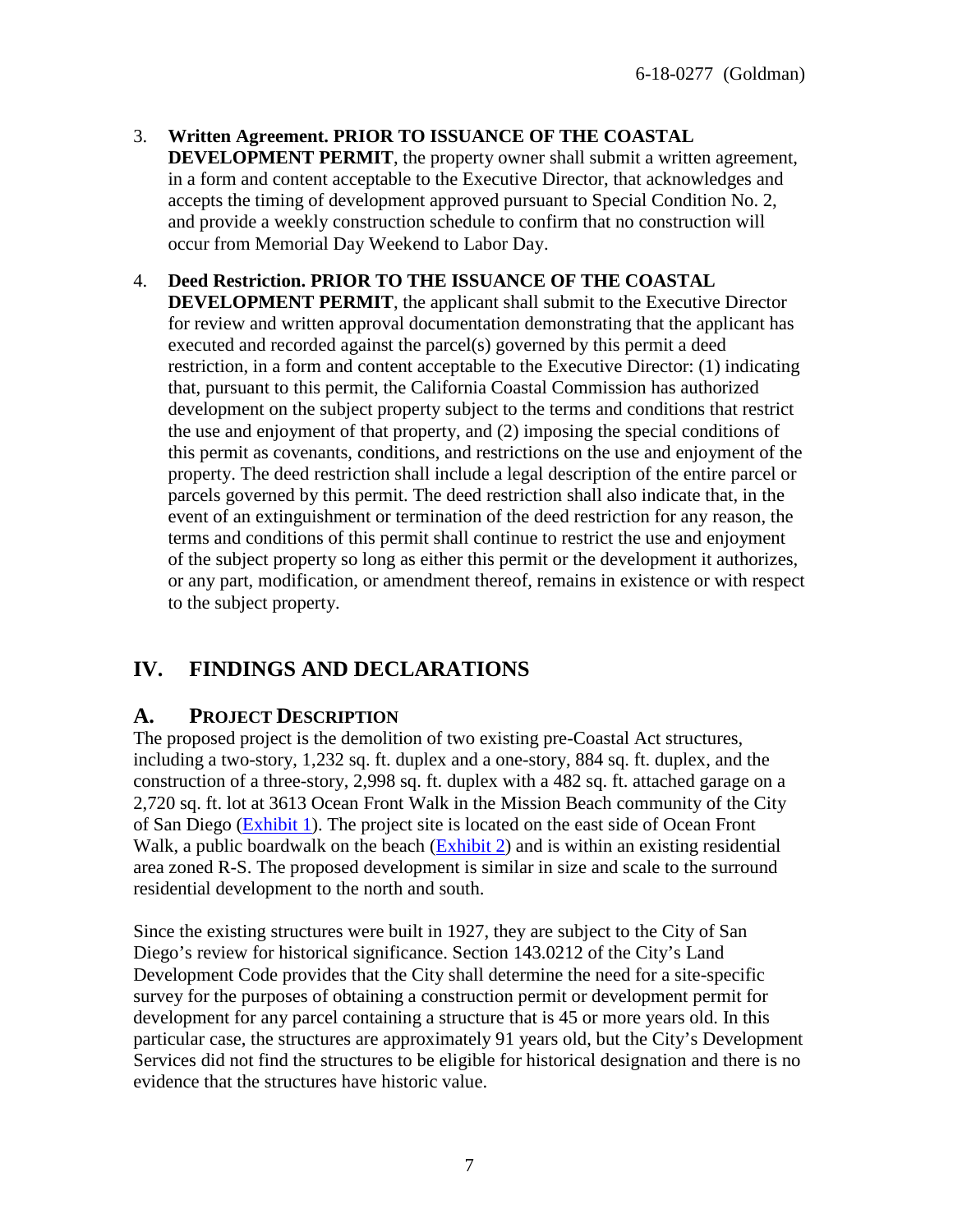Although the City of San Diego has a certified LCP for the Mission Beach community, the subject site is located in an area where the Commission retains permit jurisdiction. Therefore, Chapter 3 of the Coastal Act is the standard of review, with the City's LCP used as guidance.

#### <span id="page-7-0"></span>**B. VISUAL RESOURCES**

Section 30251 of the Coastal Act states, in part:

*The scenic and visual qualities of coastal areas shall be considered and protected as a resource of public importance. Permitted development shall be sited and designed to protect views to and along the ocean and scenic coastal areas, to minimize the alteration of natural land forms, to be visually compatible with the character of surrounding areas, and, where feasible, to restore and enhance visual quality in visually degraded areas.* […]

In the Mission Beach neighborhood, the public right-of-way of the various courts and places, which are generally east-west running streets, as well as the yard setbacks of the adjacent properties comprise the community's public view corridors. Additionally, the public boardwalk – Ocean Front Walk – which runs north-south along the beach, serves not only as a highly popular public access way, but also serves as a public view corridor along the shoreline.

Because the project is located between the first public road and the sea, there is the potential for the project to impact views to the shoreline from Strandway, as well as views along the shoreline from Ocean Front Walk. The front yard setback area is directly adjacent to Ocean Front Walk and considered the public view corridor along the beach boardwalk. The subject site's side yards are not located adjacent to a court or place; however, partial views of the ocean are available from Strandway, located directly east of the project site, through the side yards.

The Commission typically reviews projects to ensure that any new development does not encroach into the yard setback areas, which could impede public views to and along the ocean. Such encroachments could include structures and/or landscaping. Originally, the proposed project included several tall plants and trees which would have impeded views along Ocean Front Walk; however, after coordinating with Commission staff, the applicant agreed to revise the project to remove landscaping taller than three feet from the Ocean Front Walk view corridor.

The applicant also proposed two trees and several fences and gates in the side yard setback areas that could obstruct potential views to the ocean from Strandway. However, the two trees would be canopy trees, with a mature height of 24 ft. and the applicant has agreed to maintain the tree branches so that they do not hang below a height of 8 ft. in order to preserve views toward the ocean. In addition, at least 75% of the surface areas of the proposed fences and gates would be open to light to allow public views. Both the trees and open fencing are permitted under the certified LCP. The existing pre-Coastal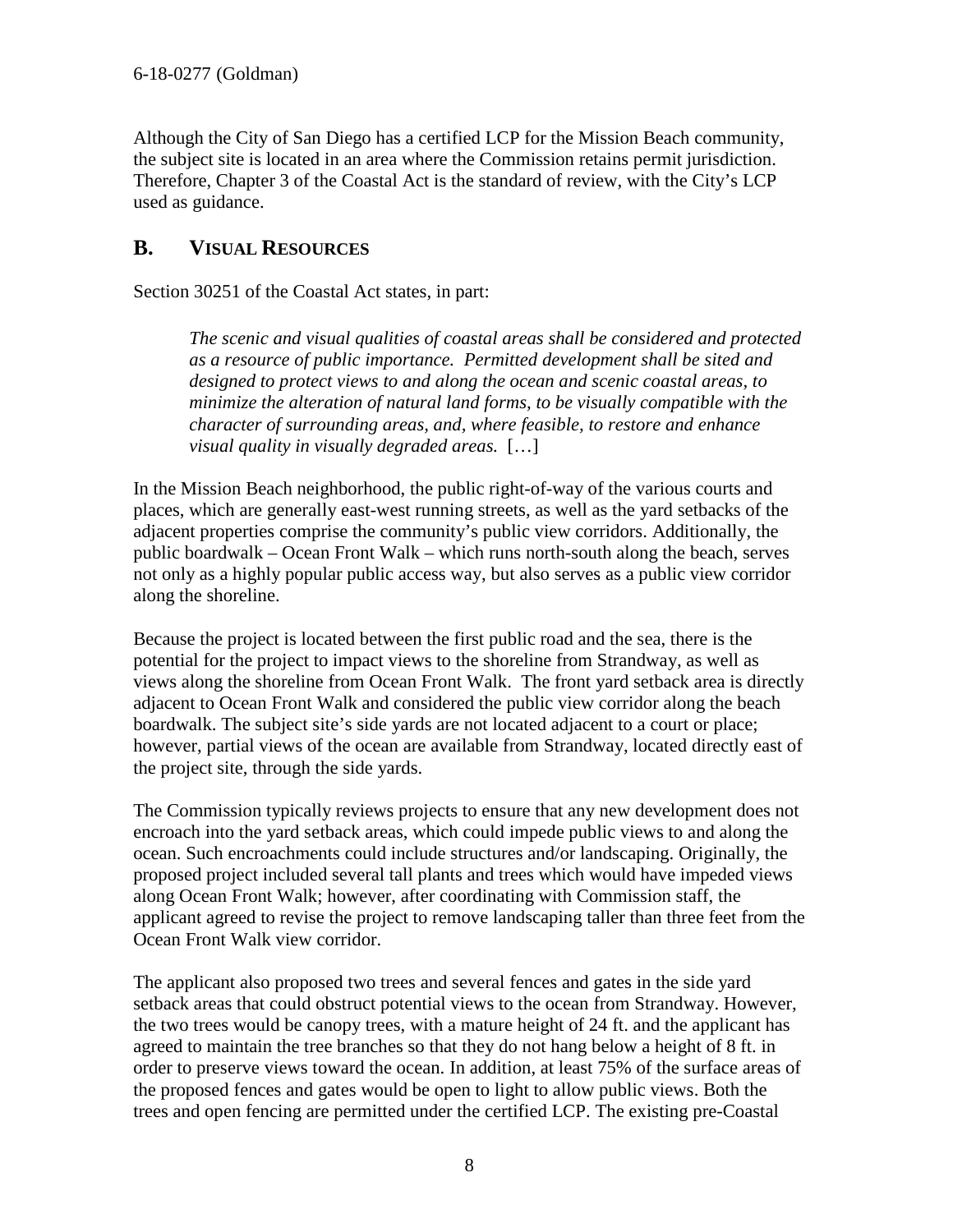Act development does not allow for any views toward the ocean due to a large solid fence in the northern side yard and no southern side yard setback. Thus, the proposed project will open up views in the side yards where none currently exist.

To ensure that public views west towards the ocean and along Ocean Front Walk are protected, **Special Condition 1** requires the applicant to submit final plans indicating that no structures or landscaping will be located in the Ocean Front Walk view corridor or the side yards with the exception of open fencing and two trees in the side yard setbacks. **Special Condition 4** requires recordation of the permit conditions against the property to ensure future property owners are aware of the above mentioned protections and conditions.

The subject site contains existing landscaping in the public right-of-way between the property line and Ocean Front Walk. Typically, in the Mission Beach community, the Commission has required the removal of any landscaping or structures that encroach into the public right-of-way to increase public access and avoid the appearance of private property; however, the landscaping at this particular site was previously authorized by the Commission in 2001 with the expansion of Ocean Front Walk, which included a 3 ft. wide landscape buffer from Santa Barbara Place north to Pacific Beach Drive (CDP No. 6-01-29).

The proposed development will be visually compatible with the character of surrounding development as the majority of the adjacent developments are also two- to three-story residences that contain multiple dwelling units. As such, the proposed development is similar in size and scale to the surrounding development.

The development is located within an existing developed area and, as conditioned, will be compatible with the character and scale of the surrounding area and will not impact public views. Therefore, the Commission finds that the development, as conditioned, conforms to Section 30251 of the Coastal Act.

#### <span id="page-8-0"></span>**C. PUBLIC ACCESS**

Section 30210 of the Coastal Act states:

*In carrying out the requirement of Section 4 of Article X of the California Constitution, maximum access, which shall be conspicuously posted, and recreational opportunities shall be provided for all the people consistent with public safety needs and the need to protect public rights, rights of private property owners, and natural resource areas from overuse.* 

Section 30211 of the Coastal Act states:

*Development shall not interfere with the public's right of access to the sea where acquired through use or legislative authorization, including, but not limited to, the use of dry sand and rocky coastal beaches to the first line of terrestrial vegetation.*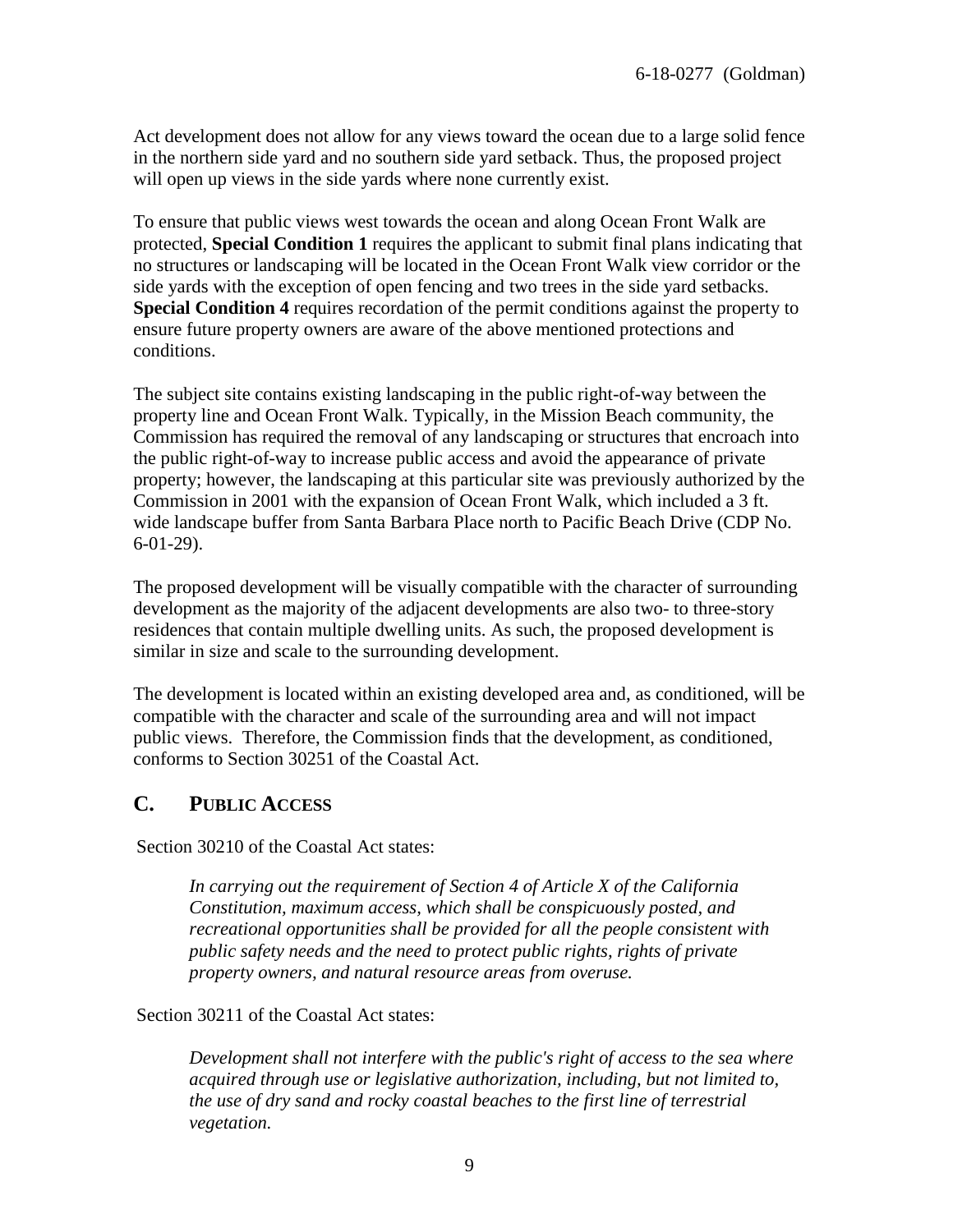#### 6-18-0277 (Goldman)

Section 30212(a) of the Coastal Act states, in part:

*Public access from the nearest public roadway to the shoreline and along the coast shall be provided in new development projects except where: (1) it is inconsistent with public safety, military security needs, or the protection of fragile coastal resources, (2) adequate access exists nearby,* […]

Section 30213 of the Coastal Act states, in part:

*Lower cost visitor and recreational facilities shall be protected, encouraged, and, where feasible, provided. Developments providing public recreational opportunities are preferred.* […]

Section 30252 of the Coastal Act states, in part:

*The location and amount of new development should maintain and enhance public access to the coast by . . . (4) providing adequate parking facilities or providing substitute means of serving the development with public transportation . . .*

Additionally, Section 30604(c) of the Coastal Act states, in part:

*Every coastal development permit issued for any development between the nearest public road and the sea or the shoreline of any body of water located within the coastal zone shall include a specific finding that the development is in conformity with the public access and public recreation policies of Chapter 3 (commencing with Section 30200).* 

The project site is located adjacent to the public beach and beach boardwalk on Ocean Front Walk. The boardwalk is accessible from the east/west courts and streets off of Mission Boulevard, and provides access to the sandy beach at stairways located at various points along the boardwalk. Ocean Front Walk is a popular coastal accessway, especially during the summer, and is frequented by pedestrians, bicyclists, skateboarders, and more. Ocean Front Walk is part of the larger network of public rights-of-way that make up the Mission Beach community's public accessways.

Because many of the lots in Mission Beach, including the subject site, are constrained and have limited access and space to accommodate construction activities and staging, demolition and construction activity could impede public access by occupying public parking spaces or blocking public right-of-ways with materials or debris. Therefore, **Special Conditions 2** prohibits any development during the peak summer months when public access could be impacted and **Special Condition 3** requires the property owner to submit a written agreement indicating that he acknowledges and accepts the construction timing limitations and will submit a weekly construction schedule to confirm that work will not occur during summer.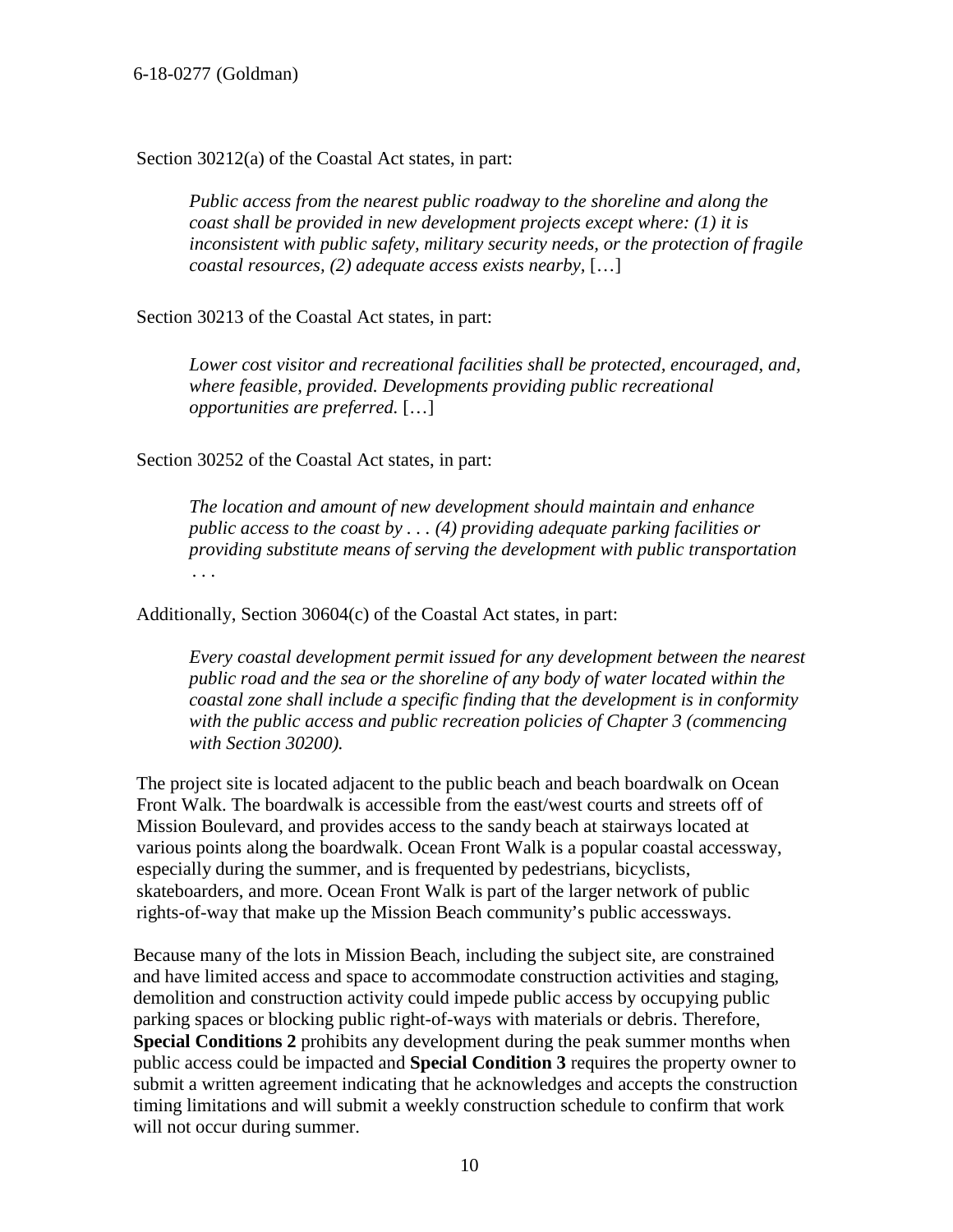As conditioned, the proposed development will not have an adverse impact on public access to the coast or to nearby recreational facilities. As conditioned, the proposed development conforms to the public access policies of the Coastal Act.

#### <span id="page-10-0"></span>**D. AFFORDABLE HOUSING**

Section 30604 of the Coastal Act states, in part:

*(f) The commission shall encourage housing opportunities for persons of low and moderate income. In reviewing residential development applications for low- and moderate-income housing, as defined in paragraph (3) of subdivision (h) of Section 65589.5 of the Government Code, the issuing agency or the commission, on appeal, may not require measures that reduce residential densities below the density sought by an applicant if the density sought is within the permitted density or range of density established by local zoning plus the additional density permitted under Section 65915 of the Government Code, unless the issuing agency or the commission on appeal makes a finding, based on substantial evidence in the record, that the density sought by the applicant cannot feasibly be accommodated on the site in a manner that is in conformity with Chapter 3 (commencing with Section 30200) or the certified local coastal program.* 

*(g) The Legislature finds and declares that it is important for the commission to encourage the protection of existing and the provision of new affordable housing opportunities for persons of low and moderate income in the coastal zone.* 

From the date of its enactment in 1976 and until 1981, the California Coastal Act included specific policy language requiring the provision of affordable housing in the coastal zone for persons of low and moderate income. In 1981, the Legislature repealed the Commission's statutory authority to protect and provide affordable housing the Coastal Act; Senate Bill 626 (Mello) (Ch. 1007 Statures of 1981) amended PRC Section 30213 by deleting the requirement to protect housing opportunities, and added Section 65590 to the Government Code, requiring local governments to protect and increase the supply of affordable housing in the coastal zone by requiring that affordable housing units that are demolished or converted are replaced within the same city or county, within three miles of the coastal zone. The City's certified LCP contains policies that mirror Section 65590.

While Section 30604 of the Coastal Act requires the Commission to encourage the provision of affordable housing opportunities, it is not a Chapter 3 policy and has not been interpreted as a basis for the Commission to mandate the provision of affordable housing through its regulatory program. Thus, the Commission has relied on local jurisdictions to implement the requirements of Government Code Section 65590 in order to protect affordable housing in the coastal zone.

The proposed project would include the demolition of four existing units that were constructed prior to the effective date of the Coastal Act and replacement with only two